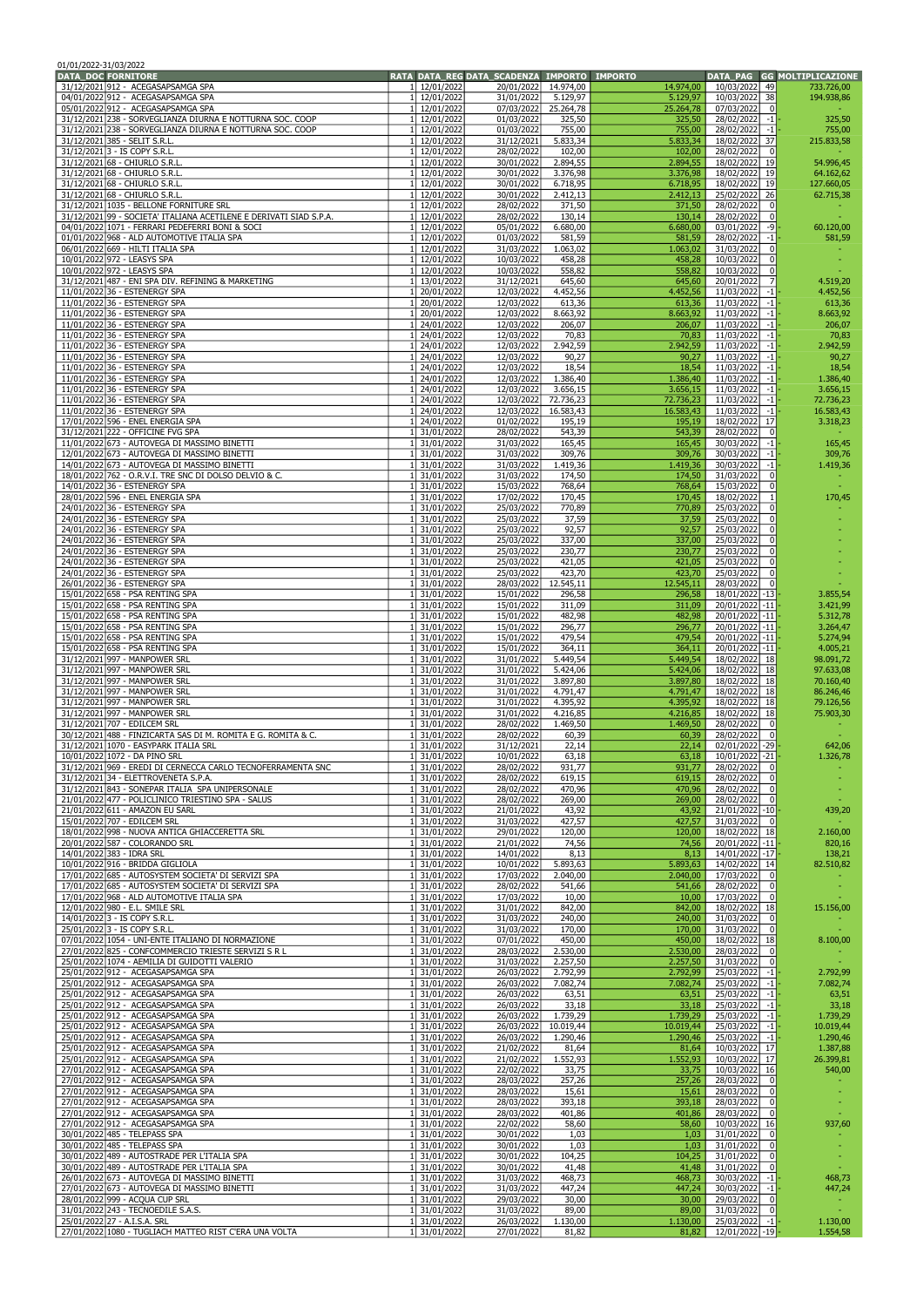| 24/01/2022 929 - SERGAS S.R.L.                                                                                                | 1 31/01/2022                 | 24/03/2022               | 14.240,00            | 14.240,00            | 24/03/2022<br>$\mathbf{0}$                      |                        |
|-------------------------------------------------------------------------------------------------------------------------------|------------------------------|--------------------------|----------------------|----------------------|-------------------------------------------------|------------------------|
| 25/01/2022 772 - TUL ILARIO                                                                                                   | 31/01/2022                   | 26/01/2022               | 9.857,47             | 9.857,47             | 18/02/2022 18                                   | 177.434,46             |
| 25/01/2022 772 - TUL ILARIO                                                                                                   | 31/01/2022                   | 26/01/2022               | 1.027,69             | 1.027,69             | 18/02/2022 18                                   | 18.498,42              |
| 28/01/2022 1074 - AEMILIA DI GUIDOTTI VALERIO                                                                                 | 31/01/2022                   | 31/03/2022               | 2.150.00             | 2.150,00             | 31/03/2022<br>$\Omega$                          |                        |
| 28/01/2022 743 - EATALY SPA                                                                                                   | 31/01/2022                   | 28/01/2022               | 39,50                | 39,50                | 16/02/2022 16                                   | 632,00                 |
| 31/01/2022 1081 - SCANDIA SERVICE SRL                                                                                         | 1 31/01/2022                 | 31/03/2022               | 433,00               | 433,00               | 31/03/2022                                      |                        |
| 31/01/2022 979 - MONDO DANIELE PIT STOP                                                                                       | 31/01/2022                   | 31/03/2022               | 107,07               | 107,07               | 31/03/2022<br>$\Omega$                          |                        |
| 20/01/2022 545 - NOIZA SRL<br>27/01/2022 68 - CHIURLO S.R.L.                                                                  | 31/01/2022<br>31/01/2022     | 31/03/2022<br>26/02/2022 | 1.000,00<br>2.101,70 | 1.000,00<br>2.101,70 | 31/03/2022<br>$\Omega$<br>25/02/2022<br>$-1$    | 2.101,70               |
| 27/01/2022 68 - CHIURLO S.R.L.                                                                                                | 31/01/2022                   | 26/02/2022               | 4.203,40             | 4.203,40             | 25/02/2022<br>$-1$                              | 4.203,40               |
| 27/01/2022 68 - CHIURLO S.R.L.                                                                                                | 31/01/2022                   | 26/02/2022               | 7.320,95             | 7.320,95             | 25/02/2022<br>$-1$                              | 7.320,95               |
| 27/01/2022 68 - CHIURLO S.R.L.                                                                                                | 31/01/2022                   | 26/02/2022               | 2.101.70             | 2.101,70             | 25/02/2022<br>$-1$                              | 2.101,70               |
| 27/01/2022 68 - CHIURLO S.R.L.                                                                                                | 1 31/01/2022                 | 26/02/2022               | 2.101,70             | 2.101,70             | 25/02/2022<br>$-1$                              | 2.101,70               |
| 31/12/2021 1005 - FENICE ECOLOGIA SRL                                                                                         | 1 31/01/2022                 | 28/02/2022               | 2.681,55             | 2.681,55             | 28/02/2022                                      |                        |
| 31/12/2021 992 - NEW ECO SRL                                                                                                  | 31/01/2022                   | 28/02/2022               | 876,25               | 876,25               | 28/02/2022<br>0                                 |                        |
| 05/01/2022 554 - VERDE ACQUA DI SERGIO LEDO<br>31/12/2021 54 - STAZIONE DI SERVIZIO ENI DI MATCOVICH ALESSANDRO               | 31/01/2022<br>1 31/01/2022   | 06/03/2022<br>15/01/2022 | 142,40<br>5.345,30   | 142,40               | 07/03/2022<br>18/02/2022 18                     | 142,40                 |
| 01/02/2022 971 - IRISACQUA S.R.L.                                                                                             | 10/02/2022                   | 11/03/2022               | 1.221,00             | 5.345,30<br>1.221,00 | 11/03/2022<br>0                                 | 96.215,40              |
| 01/02/2022 971 - IRISACQUA S.R.L.                                                                                             | 1 10/02/2022                 | 11/03/2022               | 23.313,00            | 23.313,00            | 11/03/2022<br>$\Omega$                          |                        |
| 01/02/2022 971 - IRISACQUA S.R.L.                                                                                             | 1 10/02/2022                 | 11/03/2022               | 186,00               | 186,00               | 11/03/2022<br>$\Omega$                          |                        |
| 02/02/2022 747 - SEMAR S.R.L.                                                                                                 | 10/02/2022                   | 03/04/2022               | 6,16                 | 6,16                 | 28/03/2022<br>$-6$                              | 36,96                  |
| 31/01/2022 385 - SELIT S.R.L.                                                                                                 | 10/02/2022                   | 31/01/2022               | 5.833,34             | 5.833,34             | 18/02/2022<br>8                                 | 46.666,72              |
| 31/01/2022 487 - ENI SPA DIV. REFINING & MARKETING                                                                            | 10/02/2022                   | 31/01/2022               | 175,27               | 175,27               | 21/02/2022 11                                   | 1.927,97               |
| 31/01/2022 99 - SOCIETA' ITALIANA ACETILENE E DERIVATI SIAD S.P.A.                                                            | 1 10/02/2022                 | 31/03/2022               | 130,56               | 130,56               | 31/03/2022<br>$\Omega$                          |                        |
| 31/01/2022 388 - CAMBIELLI EDILFRIULI S.P.A.<br>31/01/2022 701 - MG COLORS SRL                                                | 1 14/02/2022<br>1 14/02/2022 | 31/03/2022<br>31/03/2022 | 111,24<br>112,59     | 111,24<br>112,59     | 31/03/2022<br> 0 <br>31/03/2022<br>$\Omega$     |                        |
| 31/01/2022 673 - AUTOVEGA DI MASSIMO BINETTI                                                                                  | 14/02/2022                   | 31/03/2022               | 262,77               | 262,77               | 30/03/2022<br>$-1$                              | 262,77                 |
| 31/01/2022 187 - WURTH S.R.L.                                                                                                 | 1 14/02/2022                 | 31/03/2022               | 554,02               | 554,02               | 31/03/2022                                      |                        |
| 31/01/2022 147 - BREZZILEGNI S.R.L.                                                                                           | 1 14/02/2022                 | 31/03/2022               | 27,70                | 27,70                | 31/03/2022<br>0                                 |                        |
| 31/01/2022 533 - ZANUTTA SPA GRUPPO ZANUTTA SRL                                                                               | 1 14/02/2022                 | 31/03/2022               | 53,96                | 53,96                | 31/03/2022<br> 0                                |                        |
| 31/01/2022 68 - CHIURLO S.R.L.                                                                                                | 1 17/02/2022                 | 02/03/2022               | 1.987,70             | 1.987,70             | 11/03/2022<br>9 <sup>1</sup>                    | 17.889,30              |
| 31/01/2022 68 - CHIURLO S.R.L.                                                                                                | 1 17/02/2022                 | 02/03/2022               | 993,85               | 993,85               | 11/03/2022<br>9                                 | 8.944,65               |
| 31/01/2022 68 - CHIURLO S.R.L.                                                                                                | 1 17/02/2022                 | 02/03/2022               | 993,85               | 993,85               | 11/03/2022                                      | 8.944,65               |
| 31/01/2022 68 - CHIURLO S.R.L.                                                                                                | 1 17/02/2022                 | 02/03/2022               | 3.975,40             | 3.975,40             | 11/03/2022<br>$\vert 9 \vert$                   | 35.778,60              |
| 31/01/2022 68 - CHIURLO S.R.L.<br>31/01/2022 68 - CHIURLO S.R.L.                                                              | 1 18/02/2022<br>18/02/2022   | 02/03/2022<br>02/03/2022 | 7.341,95<br>2.107,70 | 7.341,95<br>2.107,70 | 11/03/2022<br>$\overline{9}$<br>11/03/2022<br>9 | 66.077,55<br>18.969,30 |
| 31/01/2022 68 - CHIURLO S.R.L.                                                                                                | 18/02/2022                   | 02/03/2022               | 1.896,93             | 1.896,93             | 11/03/2022<br>$\overline{9}$                    | 17.072,37              |
| 31/01/2022 68 - CHIURLO S.R.L.                                                                                                | 18/02/2022                   | 02/03/2022               | 1.686,16             | 1.686,16             | 11/03/2022<br>$\vert 9 \vert$                   | 15.175,44              |
| 31/01/2022 68 - CHIURLO S.R.L.                                                                                                | 1 18/02/2022                 | 02/03/2022               | 2.107,70             | 2.107,70             | 11/03/2022<br>$\overline{9}$                    | 18.969,30              |
| 31/01/2022 997 - MANPOWER SRL                                                                                                 | 18/02/2022                   | 28/02/2022               | 3.939,69             | 3.939,69             | 11/03/2022 11                                   | 43.336,59              |
| 31/01/2022 997 - MANPOWER SRL                                                                                                 | 18/02/2022                   | 28/02/2022               | 4.534,65             | 4.534,65             | 11/03/2022 11                                   | 49.881,15              |
| 31/01/2022 997 - MANPOWER SRL                                                                                                 | 1 18/02/2022                 | 28/02/2022               | 3.765,78             | 3.765,78             | $11/03/2022$ 11                                 | 41.423,58              |
| 31/01/2022 997 - MANPOWER SRL                                                                                                 | 18/02/2022                   | 28/02/2022               | 3.982,85             | 3.982,85             | 11/03/2022 11                                   | 43.811,35              |
| 31/01/2022 997 - MANPOWER SRL                                                                                                 | 18/02/2022                   | 28/02/2022               | 3.553,80             | 3.553,80             | 11/03/2022 11                                   | 39.091,80              |
| 31/01/2022 997 - MANPOWER SRL                                                                                                 | 18/02/2022                   | 28/02/2022               | 4.473,23             | 4.473,23             | 11/03/2022 11                                   | 49.205,53              |
| 31/01/2022 997 - MANPOWER SRL<br>12/02/2022 596 - ENEL ENERGIA SPA                                                            | 1 18/02/2022<br>1 18/02/2022 | 28/02/2022<br>04/03/2022 | 4.120,90<br>33,81    | 4.120,90<br>33,81    | 11/03/2022 11<br>11/03/2022 7                   | 45.329,90<br>236,67    |
| 31/01/2022 1038 - CAUDURO SRL                                                                                                 | 1 18/02/2022                 | 31/03/2022               | 860,21               | 860,21               | 31/03/2022<br>0l                                |                        |
| 14/02/2022 685 - AUTOSYSTEM SOCIETA' DI SERVIZI SPA                                                                           | 1 18/02/2022                 | 31/03/2022               | 541,66               | 541,66               | 31/03/2022                                      |                        |
| 31/01/2022 222 - OFFICINE FVG SPA                                                                                             | 1 18/02/2022                 | 31/03/2022               | 682,81               | 682,81               | 31/03/2022<br>$\Omega$                          |                        |
| 08/02/2022 1070 - EASYPARK ITALIA SRL                                                                                         | 18/02/2022                   | 08/02/2022               | 21,25                | 21,25                | 18/02/2022<br>$\Omega$                          |                        |
| 31/01/2022 1070 - EASYPARK ITALIA SRL                                                                                         | 18/02/2022                   | 31/01/2022               | 17,63                | 17,63                | 31/01/2022 -18                                  | 317,34                 |
| 04/02/2022 743 - EATALY SPA                                                                                                   | 21/02/2022                   | 04/02/2022               | 35,46                | 35,46                | 28/01/2022 - 24                                 | 851,04                 |
| 28/01/2022 584 - CARR SERVICE SRL                                                                                             | 21/02/2022                   | 28/02/2022               | 5.680,00             | 5.680,00             | 11/03/2022 11                                   | 62.480,00              |
| 31/01/2022 34 - ELETTROVENETA S.P.A.                                                                                          | 21/02/2022                   | 31/03/2022               | 1.524,39             | 1.524,39             | 31/03/2022<br>-01                               |                        |
| 31/01/2022 976 - PERTOT SRL ECOLOGIA / SERVIZI<br>31/01/2022 976 - PERTOT SRL ECOLOGIA / SERVIZI                              | 1 22/02/2022<br>22/02/2022   | 31/03/2022<br>31/03/2022 | 6.321,20<br>5.759,00 | 6.321,20<br>5.759,00 | 31/03/2022<br>31/03/2022                        |                        |
| 31/01/2022 976 - PERTOT SRL ECOLOGIA / SERVIZI                                                                                | 22/02/2022                   | 31/03/2022               | 6.301,20             | 6.301,20             | 31/03/2022<br>0                                 |                        |
| 31/01/2022 538 - GRUPPO TABOGA SRL                                                                                            | 22/02/2022                   | 31/03/2022               | 571,29               | 571,29               | 31/03/2022                                      |                        |
| 31/01/2022 843 - SONEPAR ITALIA SPA UNIPERSONALE                                                                              | 22/02/2022                   | 31/03/2022               | 1.304,51             | 1.304,51             | 31/03/2022                                      |                        |
| 31/01/2022 843 - SONEPAR ITALIA SPA UNIPERSONALE                                                                              | 22/02/2022                   | 31/03/2022               | 234,02               | 234,02               | 31/03/2022<br>0                                 |                        |
| 31/01/2022 206 - MARINAZ AUTO SRL                                                                                             | 22/02/2022                   | 31/03/2022               | 344,89               | 344,89               | 31/03/2022                                      |                        |
| 31/01/2022 525 - FRIGID BORROMEO DI B. ROMANO SUCC. SNC                                                                       | 22/02/2022                   | 31/03/2022               | 823,00               | 823,00               | 31/03/2022                                      |                        |
| 31/01/2022 707 - EDILCEM SRL                                                                                                  | 1 22/02/2022                 | 31/03/2022               | 239,80               | 239,80               | 31/03/2022                                      |                        |
| 31/01/2022 969 - EREDI DI CERNECCA CARLO TECNOFERRAMENTA SNC<br>16/02/2022 1085 - STUDIO GRB GIAMPORCARO RAFFAELLI BIAGINI    | 1 23/02/2022<br>24/02/2022   | 31/03/2022<br>16/04/2022 | 690,24<br>2.672,00   | 690,24<br>2.672,00   | 31/03/2022<br>$\Omega$<br>15/02/2022 -60        | 160.320,00             |
| 15/02/2022 658 - PSA RENTING SPA                                                                                              | 1 24/02/2022                 | 15/02/2022               | 296,58               | 296,58               | 18/02/2022<br>-61                               | 1.779,48               |
| 15/02/2022 658 - PSA RENTING SPA                                                                                              | 24/02/2022                   | 15/02/2022               | 311,09               | 311,09               | $21/02/2022$ -3-                                | 933,27                 |
| 15/02/2022 658 - PSA RENTING SPA                                                                                              | 24/02/2022                   | 15/02/2022               | 482,98               | 482,98               | 21/02/2022<br>-31-                              | 1.448,94               |
| 15/02/2022 658 - PSA RENTING SPA                                                                                              | 1 24/02/2022                 | 15/02/2022               | 296,77               | 296,77               | 21/02/2022<br>$-3$                              | 890,31                 |
| 15/02/2022 658 - PSA RENTING SPA                                                                                              | 24/02/2022                   | 15/02/2022               | 364,11               | 364,11               | 21/02/2022<br>$-3$ -                            | 1.092,33               |
| 15/02/2022 658 - PSA RENTING SPA                                                                                              | 24/02/2022                   | 15/02/2022               | 479,54               | 479,54               | $21/02/2022$ -3                                 | 1.438,62               |
| 21/02/2022 44 - TIM S.P.A.                                                                                                    | 1 24/02/2022                 | 15/03/2022               | 146,40               | 146,40               | 15/03/2022<br>0l                                |                        |
| 18/02/2022 492 - CIVIDIN VIAGGI SRL<br>21/02/2022 68 - CHIURLO S.R.L.                                                         | 1 25/02/2022                 | 28/02/2022               | 12,30                | 12,30                | 11/03/2022 11<br>$\Omega$                       | 135,30                 |
| 21/02/2022 68 - CHIURLO S.R.L.                                                                                                | 25/02/2022<br>25/02/2022     | 23/03/2022<br>23/03/2022 | 4.311,40<br>3.233,55 | 4.311,40<br>3.233,55 | 23/03/2022<br>23/03/2022<br>$\Omega$            |                        |
| 21/02/2022 68 - CHIURLO S.R.L.                                                                                                | 25/02/2022                   | 23/03/2022               | 1.077,85             | 1.077,85             | 23/03/2022                                      |                        |
| 21/02/2022 68 - CHIURLO S.R.L.                                                                                                | 25/02/2022                   | 23/03/2022               | 1.077,85             | 1.077,85             | 23/03/2022<br>$\Omega$                          |                        |
| 31/01/2022 958 - B-ONE S.R.L.                                                                                                 | 28/02/2022                   | 31/03/2022               | 3.225,00             | 3.225,00             | 31/03/2022                                      |                        |
| 28/01/2022 690 - ZETA UFFICIO SRL                                                                                             | 28/02/2022                   | 31/03/2022               | 120,92               | 120,92               | 31/03/2022                                      |                        |
| 31/01/2022 1005 - FENICE ECOLOGIA SRL                                                                                         | 1 28/02/2022                 | 31/03/2022               | 1.003,44             | 1.003,44             | 31/03/2022                                      |                        |
| 31/01/2022 976 - PERTOT SRL ECOLOGIA / SERVIZI                                                                                | 28/02/2022                   | 31/03/2022               | 1.221.30             | 1.221,30             | 31/03/2022                                      |                        |
| 22/02/2022 912 - ACEGASAPSAMGA SPA<br>22/02/2022 912 - ACEGASAPSAMGA SPA                                                      | 28/02/2022<br>28/02/2022     | 21/03/2022<br>21/03/2022 | 218,01<br>1.522,44   | 218,01<br>1.522,44   | 21/03/2022<br>0<br>21/03/2022<br>$\Omega$       |                        |
| 22/02/2022 912 - ACEGASAPSAMGA SPA                                                                                            | 28/02/2022                   | 21/06/2022               | 130,47               | 130,47               | 21/03/2022 -92                                  | 12.003,24              |
| 22/02/2022 912 - ACEGASAPSAMGA SPA                                                                                            | 28/02/2022                   | 21/03/2022               | 4.591,64             | 4.591,64             | 21/03/2022                                      |                        |
| 22/02/2022 912 - ACEGASAPSAMGA SPA                                                                                            | 28/02/2022                   | 21/03/2022               | 50,27                | 50,27                | 21/03/2022<br>-01                               |                        |
| 02/02/2022 801 - TU.SWAG SRL - RESIDENCE AL GRANZO                                                                            | 28/02/2022                   | 02/02/2022               | 1.291,82             | 1.291,82             | 04/03/2022<br>-41                               | 5.167,28               |
| 28/02/2022 489 - AUTOSTRADE PER L'ITALIA SPA                                                                                  | 1 10/03/2022                 | 28/02/2022               | 32,95                | 32,95                | 28/02/2022 -10 -                                | 329,50                 |
| 28/02/2022 489 - AUTOSTRADE PER L'ITALIA SPA                                                                                  | 1 10/03/2022                 | 28/02/2022               | 24,18                | 24,18                | 28/02/2022 -10 -                                | 241,80                 |
| 28/02/2022 485 - TELEPASS SPA                                                                                                 | 1 10/03/2022                 | 28/02/2022               | 16,52                | 16,52                | 28/02/2022 -10 -                                | 165,20                 |
| 28/02/2022 485 - TELEPASS SPA<br>02/03/2022 462 - MIDA4 SRL SOFTWARE                                                          | 1 10/03/2022<br>1 10/03/2022 | 28/02/2022<br>02/03/2022 | 16,52<br>8,20        | 16,52<br>8,20        | 28/02/2022 -10 -<br>$02/03/2022$ -8             | 165,20                 |
| 28/02/2022 1070 - EASYPARK ITALIA SRL                                                                                         | 1 10/03/2022                 | 28/02/2022               | 24,11                | 24,11                | 28/02/2022 - 10 -                               | 65,60<br>241,10        |
| 21/02/2022 305 - CENTRO ECOLOGIA AMBIENTE S.R.L.                                                                              | 1 14/03/2022                 | 04/03/2022               | 1.107,00             | 1.107,00             | 31/03/2022 17                                   | 18.819,00              |
| 21/02/2022 305 - CENTRO ECOLOGIA AMBIENTE S.R.L.                                                                              | 1 14/03/2022                 | 04/03/2022               | 3.500,00             | 3.500,00             | 31/03/2022 17                                   | 59.500,00              |
| 21/02/2022 305 - CENTRO ECOLOGIA AMBIENTE S.R.L.                                                                              | 1 14/03/2022                 | 04/03/2022               | 3.715,00             | 3.715,00             | 31/03/2022 17                                   | 63.155,00              |
| 21/02/2022 305 - CENTRO ECOLOGIA AMBIENTE S.R.L.                                                                              | 1 14/03/2022                 | 04/03/2022               | 784,00               | 784,00               | 31/03/2022 17                                   | 13.328,00              |
| 21/02/2022 305 - CENTRO ECOLOGIA AMBIENTE S.R.L.                                                                              | 1 14/03/2022                 | 04/03/2022               | 504,50               | 504,50               | 31/03/2022 17                                   | 8.576,50               |
| 21/02/2022 305 - CENTRO ECOLOGIA AMBIENTE S.R.L.                                                                              | 1 14/03/2022                 | 04/03/2022               | 1.770,00             | 1.770,00             | 31/03/2022 17                                   | 30.090,00              |
| 21/02/2022 305 - CENTRO ECOLOGIA AMBIENTE S.R.L.<br>09/03/2022 237 - DEGRASSI, SIARD & ASSOCIATI - ASSOCIAZIONE PROFESSIONALE | 14/03/2022<br>16/03/2022     | 04/03/2022               | 784,00               | 784,00               | 31/03/2022 17<br>$\boxed{08/03/2022}$ -8        | 13.328,00              |
| 10/03/2022 54 - STAZIONE DI SERVIZIO ENI DI MATCOVICH ALESSANDRO                                                              | 16/03/2022                   | 10/03/2022<br>25/03/2022 | 7.286,45<br>4.928,11 | 7.286,45<br>4.928,11 | 25/03/2022<br>$\Omega$                          | 58.291,60              |
| 28/02/2022 487 - ENI SPA DIV. REFINING & MARKETING                                                                            | 23/03/2022                   | 28/02/2022               | 451,21               | 451,21               | 21/03/2022<br>$-2$                              | 902,42                 |
| 15/03/2022 658 - PSA RENTING SPA                                                                                              | 23/03/2022                   | 15/03/2022               | 296,58               | 296,58               | $18/03/2022$ -5.                                | 1.482,90               |
| 15/03/2022 658 - PSA RENTING SPA                                                                                              | 1 23/03/2022                 | 15/03/2022               | 311,09               | 311,09               | 21/03/2022<br>$-2$                              | 622,18                 |
| 15/03/2022 658 - PSA RENTING SPA                                                                                              | 1 23/03/2022                 | 15/03/2022               | 482,98               | 482,98               | 21/03/2022<br>$-2$                              | 965,96                 |
| 15/03/2022 658 - PSA RENTING SPA                                                                                              | 1 23/03/2022                 | 15/03/2022               | 296,77               | 296,77               | $21/03/2022$ -2                                 | 593,54                 |
| 15/03/2022 658 - PSA RENTING SPA                                                                                              | 1 23/03/2022                 | 15/03/2022               | 479,54               | 479,54               | 21/03/2022<br>$-2$                              | 959,08                 |